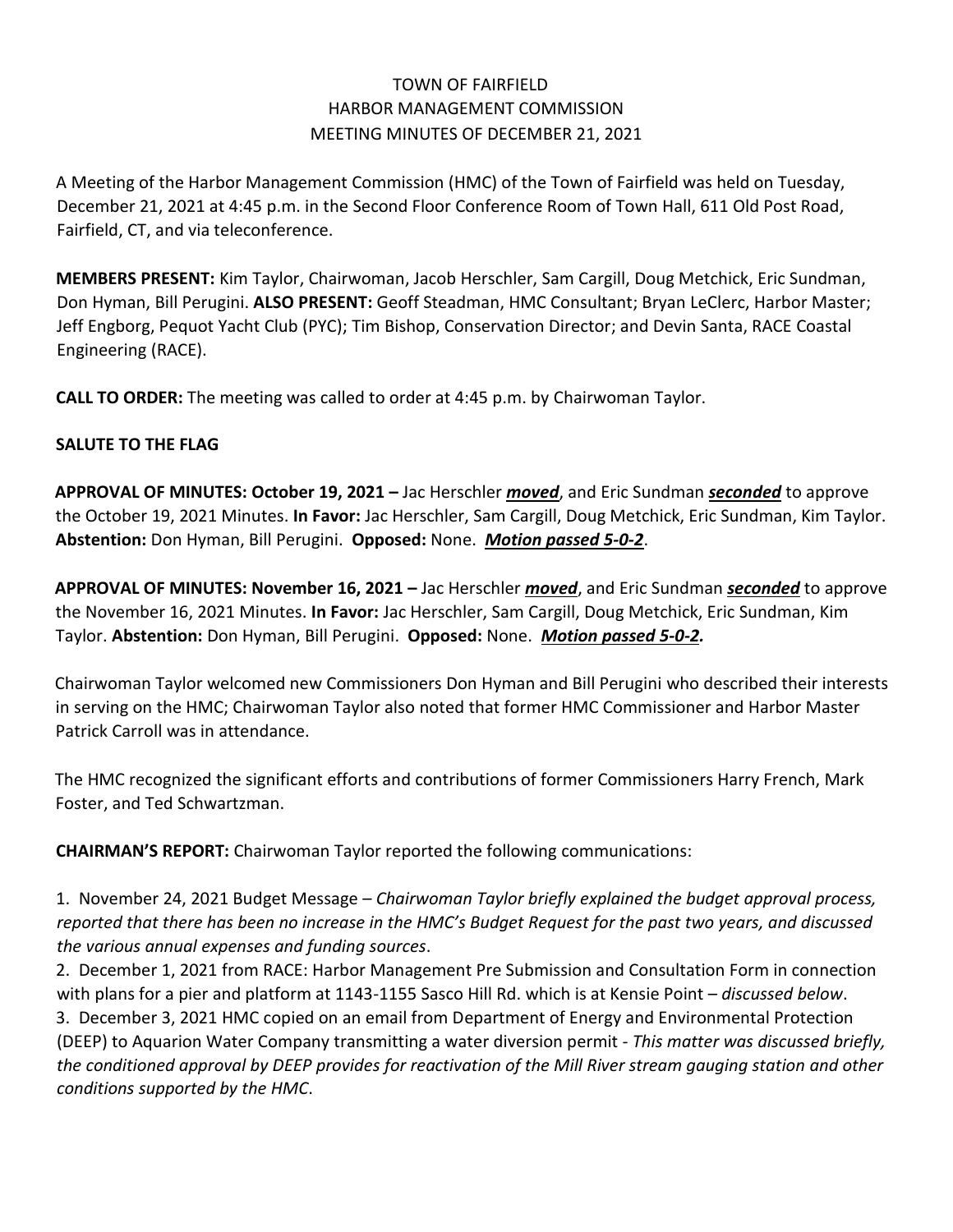**APPLICATIONS**: RACE - Pier and Platform at 1143-1155 Sasco Hill Road:

[LWRD License Application Pre-Submission Consultation Form Harbor management commission \(fairfieldct.org\)](https://www.fairfieldct.org/filestorage/10736/12067/17037/66861/94822/114227/_Harbor_Management_Commission_Consultation_Package_-_1143-1155_Sasco_Hill_Road_-_12-01-2021.pdf) [April 1, 2009 \(fairfieldct.org\)](https://www.fairfieldct.org/filestorage/10736/12067/17037/66861/94822/114227/Jack011812-_HMC_LTR_TO_DEEP.pdf) Kensie Pt 1.JPG (6000×4000) (fairfieldct.org) Kensie Pt 2.JPG (2606×1738) (fairfieldct.org) Kensie Pt 3.JPG (2312×1542) (fairfieldct.org)

Geoff Steadman reviewed the DEEP's coastal regulatory process which requires applicants for DEEP permits to submit pre-application plans to the HMC for review with respect to the Harbor Management Plan. The HMC then provides comments and recommendations to DEEP and the applicant prior to submittal of an application to DEEP by the applicant.

Devin Santa of RACE, representing the applicant, provided a description of the project site and the proposal for a fixed pier and platform. Commissioners asked about the status of subdivision plans for the large property at Kensie Point. Mr. Santa said the proposed pier is for the use of one residence. Commissioners noted that the Aspetuck Land trust holds a conservation easement along the shoreline in the vicinity of the proposed pier and asked that the easement be shown on the applicant's project plans. Mr. Santa said the proposed pier would not affect the easement and not interfere with navigation. The Shellfish Commission will also conduct a pre-application review of the proposed project. It was noted that many persons walk along the Kensie Point shore in the public trust area waterward of the mean high water line. Commissioners expressed concern that the proposed pier could interfere with public access along the shore. Mr. Santa explained that the pier will be designed with sufficient clearance to allow people to walk beneath the structure. Following considerable discussion, it was the consensus of the HMC to conduct a site visit to better understand the proposal and potentially affected conditions prior to voting on the proposal at the January meeting.

**HARBOR MASTER'S REPORT**: Harbor Master Bryan LeClerc reported that all mooring tackle has been raised from the harbor and will be inspected by PYC. OnLine Mooring will not be processing mooring permit applications for vessels in the North Anchorage. As of January 1, a Safe Boating Certificate will be required as part of the documentation to be included by an applicant for renewal of a mooring permit or receipt of a new permit.

## **OLD BUSINESS**:

1. **LOWER WHARF PROJECT**: Mr. Steadman reported that RACE has submitted a proposal in the amount of 11k for preparing an application for a new DEEP Permit on behalf of the HMC for the Lower Wharf Improvement Project. The new Permit would cover replacement of the elevated public piers and repair of Lower Wharf stone work and would not include the previously planned dredging work. The proposal had been reviewed previously by the HMC and conditionally approved by the HMC pending approval by the Purchasing Department and agreement by the Connecticut Port Authority that the SHIPP project grant, issued for the dredging work, can be re-purposed to cover the pier replacement and stone work now planned. Mr. Steadman reported that the Purchasing Department has given approval and written approval from the Port Authority is still to be obtained. Mr. Steadman provided a brief summary of the project history, including the unavoidable delays encountered with respect to the planned dredging work.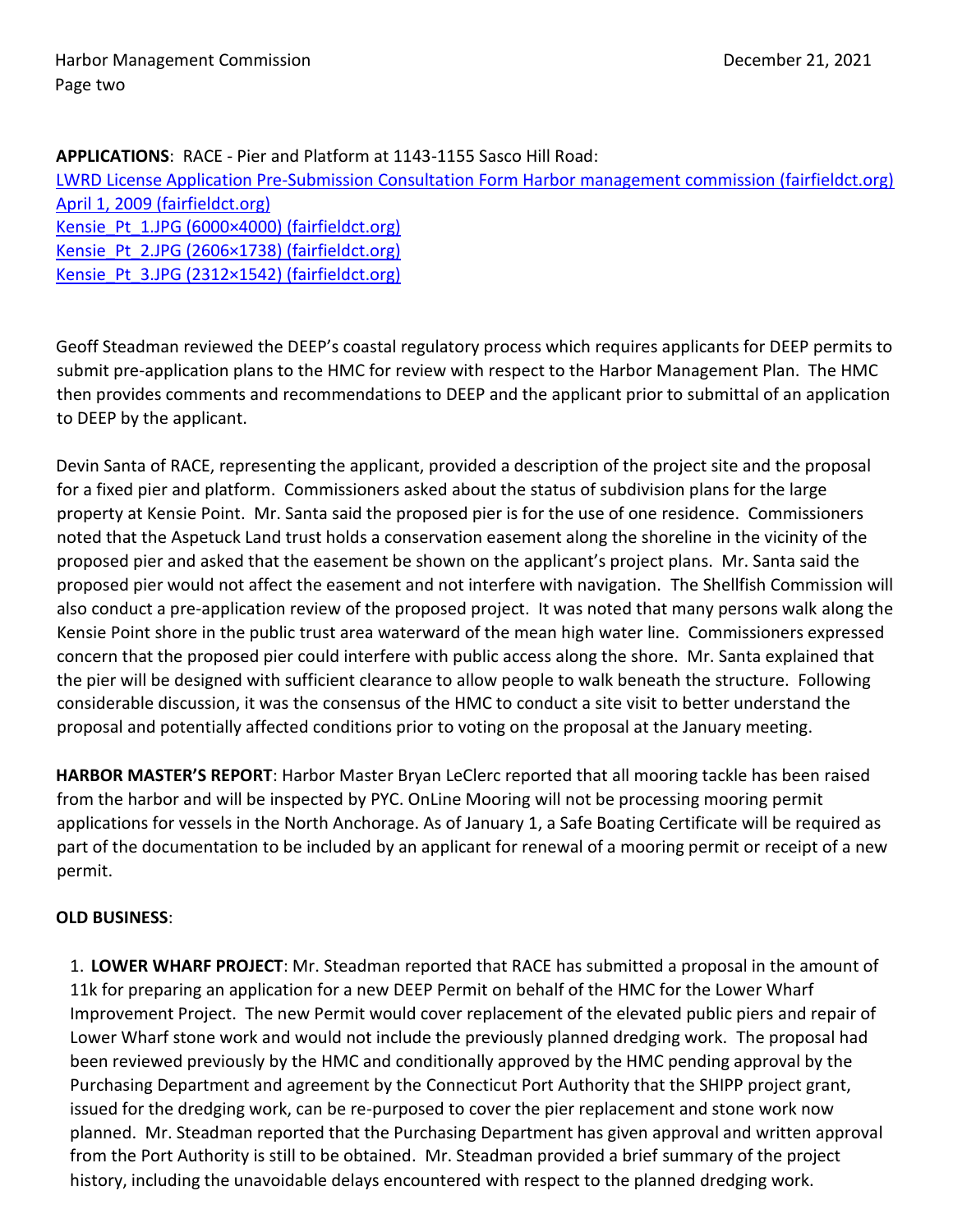2. **SAND MANAGEMENT PROJECT**: Mr. Steadman provided a brief description of the project for the benefit of the new Commissioners and reported that additional information concerning the history of the Southport Harbor federal navigation project has been provided to the Army Corps of Engineers (ACOE) and that it will be necessary to work cooperatively with the Country Club of Fairfield to accomplish the planned dredging of the federal channel near the jetty. Some questions concerning ownership of affected areas are to be addressed by the ACOE.

3. **MOORING COMMITTEE**: Mr. Herschler noted that the items discussed by the Mooring Committee were covered under the Harbor Master's report.

4. **PLAN UPDATE COMMITTEE:** Chairwoman Taylor noted that Doug Metchick and Geoff Steadman have been reviewing the Southport Harbor presentation previously reviewed by the HMC and are working on an updated presentation that would include narration. Mr. Metchick may approach the high school for assistance from students. Chairwoman Taylor indicated that the presentation would be presented to the public and RTM upon completion of the draft Plan update.

5. **STATUS AND SCOPE OF HMC'S RESPONSIBILITY FOR LOWER WHARF:** Chairwoman Taylor noted that she has not yet received a response from Town Attorney on this matter.

6. **HMC 2022-2023 BUDGET REQUEST:** Chairwoman Taylor noted that it is a flat budget request for 2022- 2023; following a request for volunteers to attend any meetings/provide any presentations to the Board of Selectmen or Board of Finance, it was determined that Eric Sundman and Sam Cargill will assist the HMC in this regard.

**OTHER:** Geoff Steadman provided an update regarding the Aquarion water diversion permit application which has been the subject of a DEEP Public Hearing, noting that an agreement has been reached between Aquarion and the Town and other interested parties whereby Aquarion has agreed to certain environmentally beneficial conditions as requested by the Town and the other interested parties and supported by the HMC.

The HMC reviewed a draft 2022 meeting schedule. Following discussion, Jac Herschler *moved*, and Eric Sundman *seconded* to approve the draft 2022 meeting schedule, for the HMC to meet at 4:30 p.m. on the third Tuesday of each month. *Motion passed unanimously*.

## **NEW BUSINESS:**

1. **REPORT OF THE NOMINATING COMMITTEE**: Eric Sundman and Sam Cargill: Eric Sundman reported that the nominating committee recommends the following HMC Officers for 2022: Chair: Kim Taylor; Vice Chair, Jac Herschler; Secretary: Sam Cargill. Bill Perugini *moved*, and Don Hyman *seconded* to approve the 2022 Slate of Officers as recommended. *Motion passed unanimously*.

Former Harbor Master Pat Carroll was present via teleconference and thanked the HMC for the opportunity to participate in the meeting.